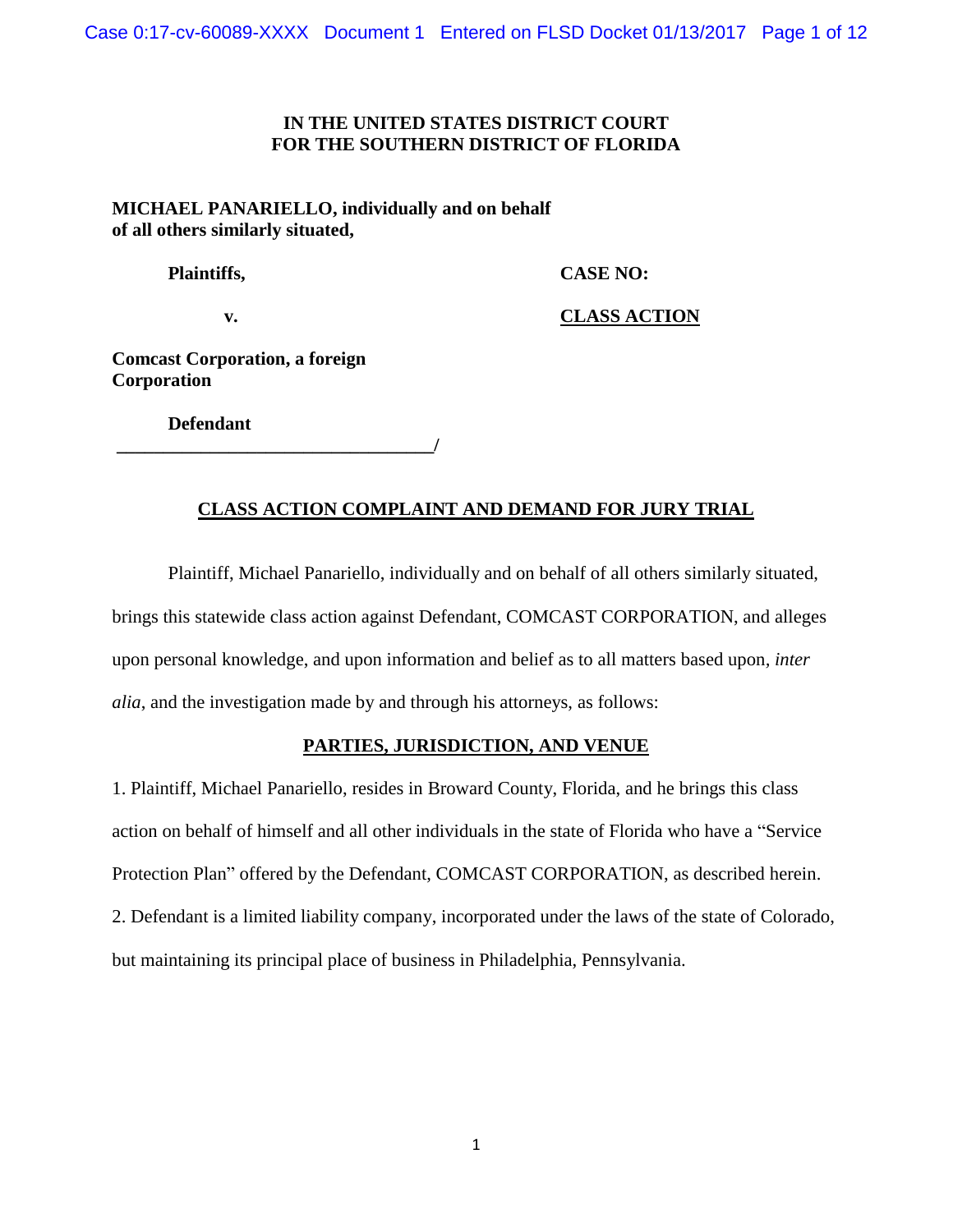3. Defendant's "Service Protection Plan" claimed that it covered costs relating to inside wiring, customer owned equipment connected to Comcast services, and on-site education about its products.

4. Defendant is registered to do business, and is doing business, in the state of Florida and may be served through its registered agent in the state of Florida.

#### **JURISDICTION AND VENUE**

5. Diversity of citizenship exists in this case for purposes of subject matter jurisdiction. The Plaintiffs are residents of the state of Florida, and/or purchased the service protection plan for their homes in Florida. The class representative, Michael Panariello, is a citizen of the state of Florida. Defendant, Comcast Corporation, is a corporation formed under the laws of Colorado and its principal place of business is in Philadelphia, Pennsylvania.

6. This Court has personal jurisdiction over Defendant because Defendant is engaged directly through its agents in systematic and ongoing business transactions in the state of Florida and within this district, including but not limited to, the supply of and the marketing of Internet, Cable TV, and Telephone services.

7. Defendant has caused injury to persons within the state of Florida, and/or persons who receive Comcast services in Florida, while it was engaged in the solicitation of services and activities within the state of Florida, including but not limited to, injury to class members in Florida caused by false advertisement and unfair and deceptive trade practices, such that specific personal jurisdiction arises under Florida statute 48.193 (1)(a)(6)(a).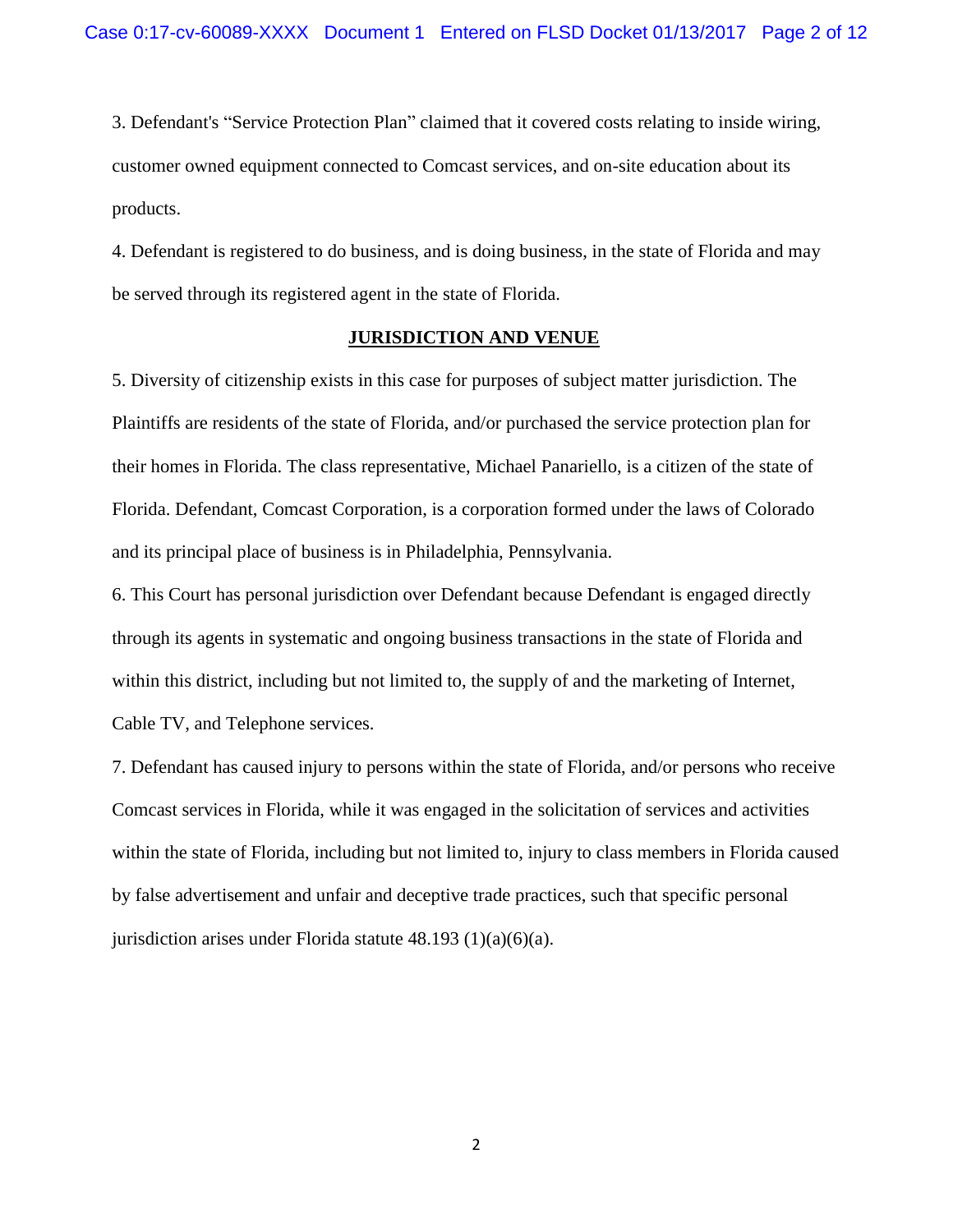## **COMMON FACTUAL ALLEGATIONS**

8. Defendant, Comcast Corporation, sold to its customers a "Service Protection Plan" (SPP) to cover costs of inside wiring, customer owned equipment connected to Comcast services, on-site services, and education about its products.

9. Comcast Corporation's SPP did not cover all inside wiring as it represented since it did not include wiring inside the walls of customers' homes, among other things.

10. Comcast Corporation represented to customers that the SPP covered wiring inside the home and service calls related to inside wiring.

## **CLASS ALLEGATIONS**

11. The plaintiff, Michael Panariello, individually and on behalf of the Class Members in the state of Florida who are similarly situated pursuant to Rules 23(a) and 23(b)(2) and/or 23(b)(3) of the Federal Rules of Civil Procedure. The Class that Plaintiff seeks to represent is defined as follows:

**All persons who purchased the Service Protection Plan (SPP) from Comcast Corporation for use in the state of Florida for repairs inside their home or dwelling for personal or family or household use before March 23, 2016. Excluded from this class definition are Plaintiff's counsel, counsel for Defendant Comcast Corporation, employees of the Defendant, Comcast Corporation, and Court employees and personnel.** 

12. Subject to additional information obtained through further investigation and discovery to be conducted, the foregoing definition of the Class may be expanded or narrowed by amendment or an amended complaint.

13. **Numerosity**: The Class is composed of thousands of persons in the state of Florida, the joinder of whom in one action is impractical. While the exact number and identity of Class Members are not presently known, they can be identified through the review of records in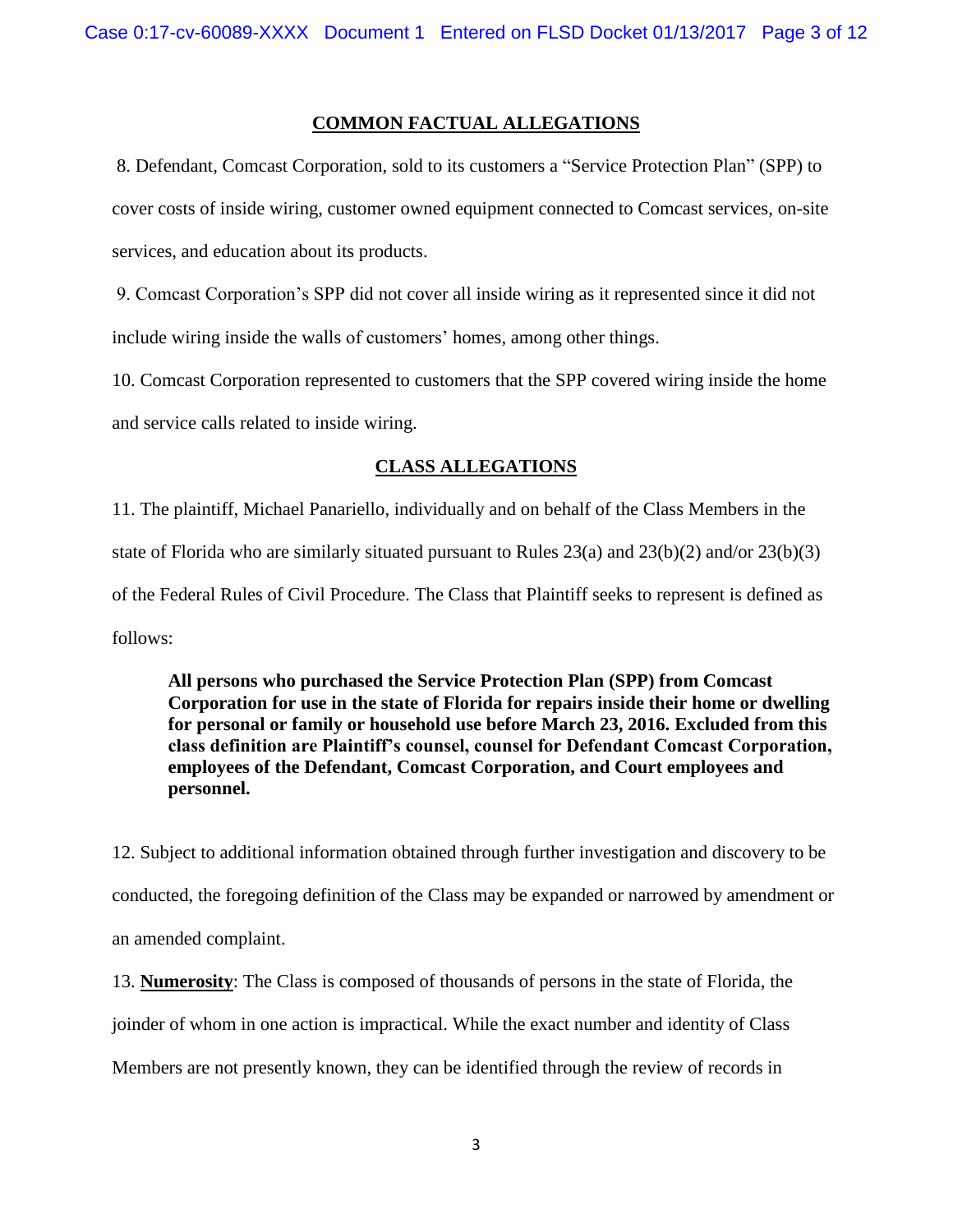defendant's possession, custody and control, and/or through other formal discovery. According to Mindy Kramer, Comcast's vice president of public relations for the Florida region, "Comcast has roughly 3 million customers across Florida."<sup>1</sup>

14. **Commonality**: Defendant, Comcast Corporation, has engaged in a standardized course of conduct that affects all Class Members. The critical question of law and fact common to the Plaintiff's Class that will be materially advanced in the litigation is:

a. Whether Defendant's SPP was unfair and deceptive, as defined by Florida Statutes, when it sold a service plan that it represented to cover all costs of inside wiring when, in fact, the service plan did not include all inside wiring within a Class Members' home; that is, wiring inside the walls of a Class Members' homes;

b. Whether Comcast Corporation made false or misleading representations to Class Members regarding the SPP offered to them;

c. Whether Comcast Corporation's material representations regarding the SPP deceived customers into purchasing the plan;

d. Whether Comcast Corporation's representations of the SPP created the false impression that the service plan offered services not covered by it;

e. Whether Comcast Corporation's statements regarding the SPP were not in accord with the facts and its representations; and

f. The Class wide measure of damages.

 $\overline{\phantom{a}}$ 

<sup>&</sup>lt;sup>1</sup> Jennifer Sorentrue, *Comcast to cap home data usage for Palm Beach customers*, Palm Beach Post (October 19, 2016), http://www.mypalmbeachpost.com/business/comcast-cap-home-datausage-for-palm-beach-county-customers/lMul4gfIWsecdfT1ir2nlO/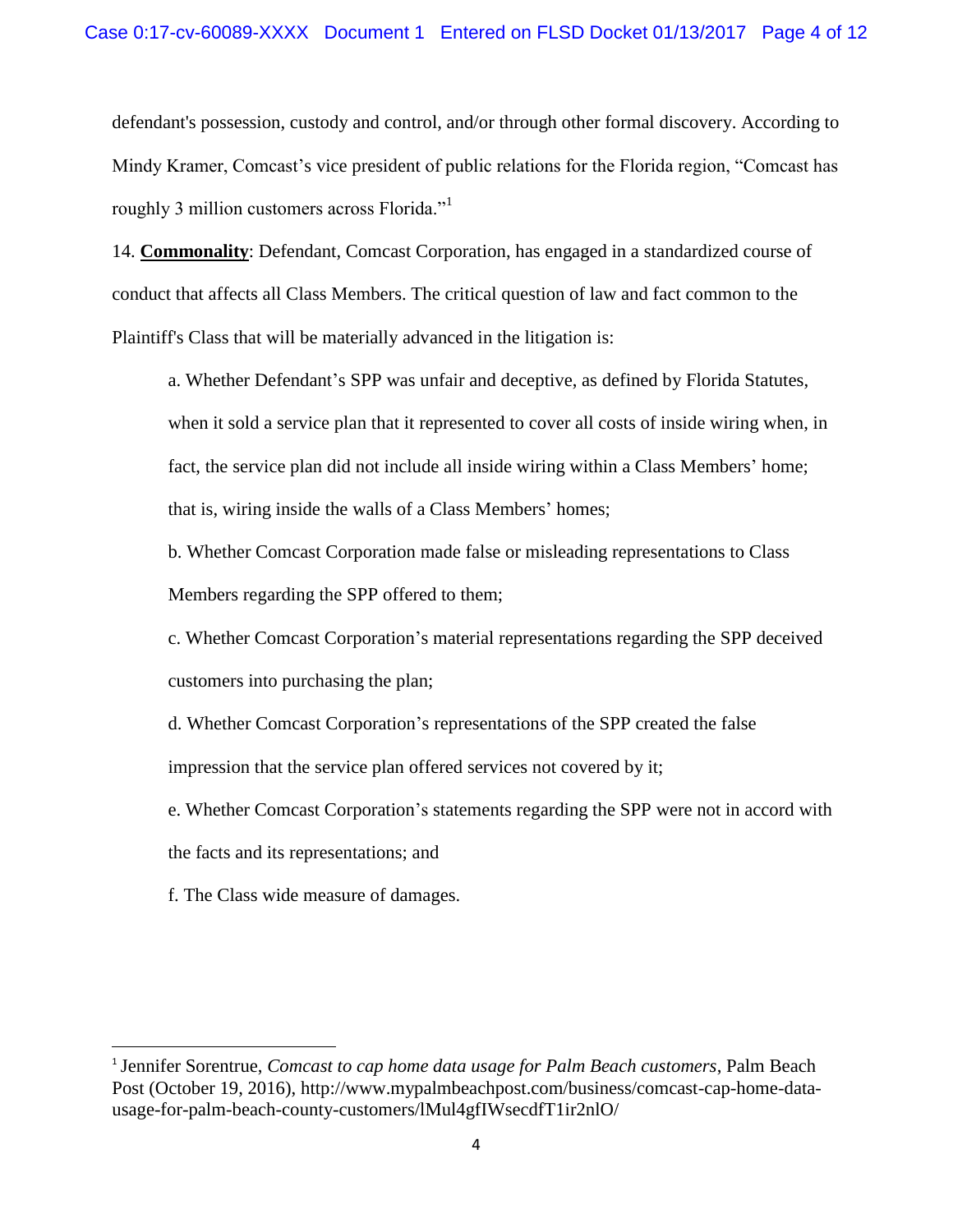15. **Typicality**: Plaintiff's claims are typical of the claims of the members of the class, as all such claims arise out of defendant's conduct in securing Class Members to agree to purchase its SPP to cover wiring repairs inside the home, but in fact did not cover all wiring inside the home. 16. **Adequacy of Representation**: Plaintiff's will fairly and adequately protect the interest of the members of the Class and has no interest adverse to other members of the class. Plaintiff has retained counsel that are experienced in the prosecution of complex litigation and class actions. 17. **Predominance and Superiority**: The class action in this instance is appropriate for certification because questions of law and fact common to the Members of the Class predominate over questions affecting only individual members, and this class action is superior to other available methods for the fair and efficient adjudication of this controversy, since individual joinder of the class is impracticable. The common liability issues in this class action may be resolved efficiently on a class-wide-basis. Should individual Class Members be required to bring separate actions, assuming Class Members are aware of the deception, this Court and or courts throughout the state of Florida would be confronted with a multiplicity of lawsuits burdening the court system while also creating the risk of inconsistent rulings and contradictory judgments. In contrast to proceeding on a case-by-case basis, in which inconsistent results will magnify the delay and expense to all parties in the courts system, this class action presents far fewer management difficulties while providing unitary adjudication, economies of scale and comprehensive supervision by a single court. Moreover, class treatment is the only realistic means by which the Class plaintiffs and other members of the class, with relatively small individual claims, can effectively litigate against a large, well-represented corporate entity such as the defendant.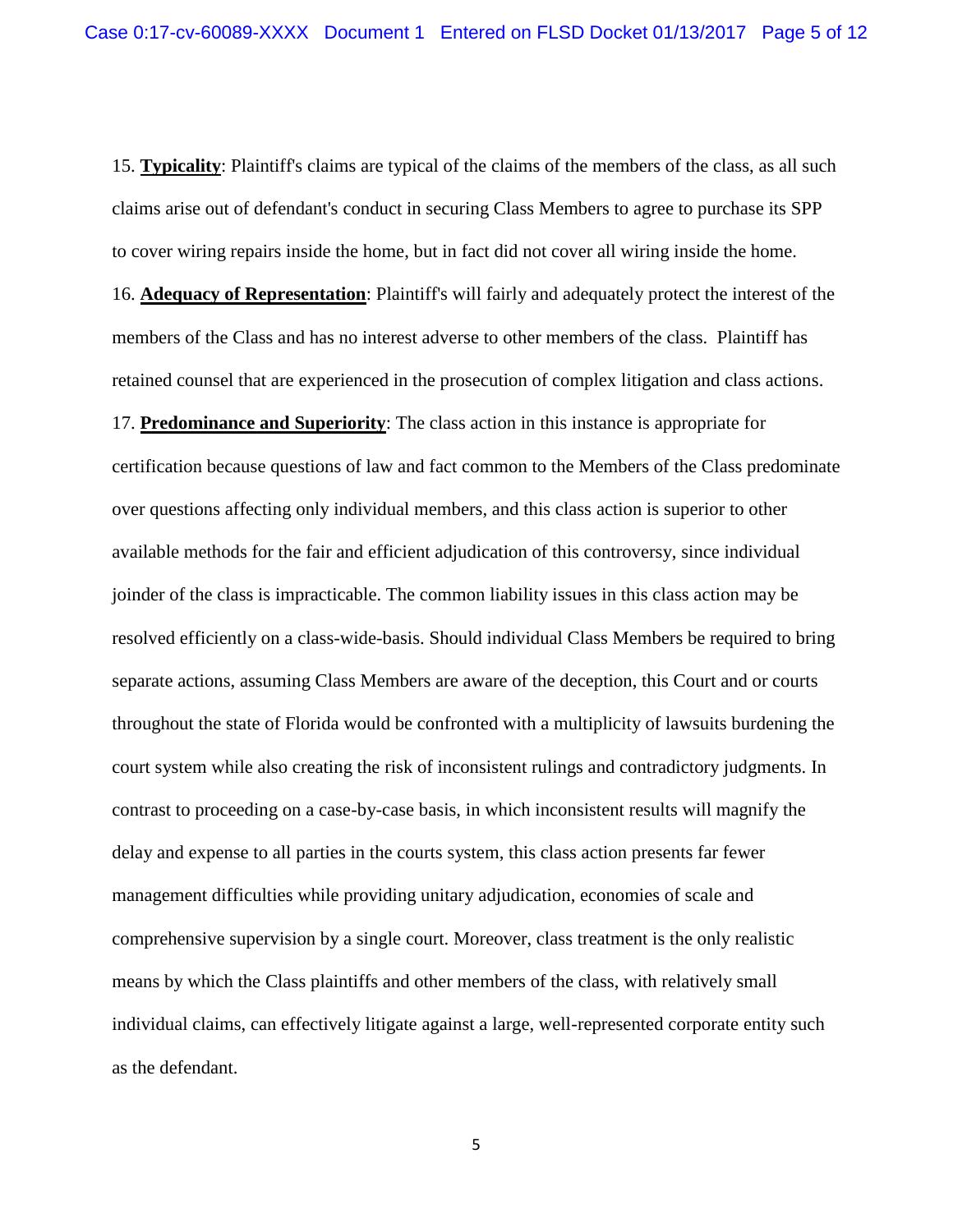### **ESTOPPEL AND TOLLING OF THE STATUE OF LIMITATIONS**

18. Comcast Corporation should be estopped from relying on any statutes of limitation or repose by virtue of its acts of fraudulent concealment, which include Comcast Corporation's intentional concealment from Plaintiff, Class Members, and the general public that the Service Protection Plan were misrepresented, while continually marketing the Service Protection Plan described herein.

19. Given Comcast Corporation's affirmative actions of concealment by failing to disclose this known but non-public information about the SPP– information over which Comcast Corporation had exclusive control– and because Plaintiff and Class Members therefore could not reasonably have known that the SPP was deceptive, Defendant is estopped from relying on any statutes of limitations or repose that might otherwise be applicable to the claims asserted herein.

## **CAUSES OF ACTION AND CLAIMS FOR RELIEF**

# **COUNT I - VIOLATION OF THE FLORIDA DECEPTIVE AND UNFAIR TRADE PRACTICES ACT**

20. Plaintiff, individually, and on behalf of all others similarly situated, incorporates by reference paragraphs 1 through 19 as though expressly stated herein in this paragraph.

21. This cause of action is brought pursuant to the Florida Deceptive and Unfair Trade Practices Act, Florida Statute section 501.201 ("FDUTPA"). The stated purpose of the Act is to "protect the consuming public... from those who engage in unfair methods of competition, or unconscionable, defective, deceptive, or unfair acts or practices in the conduct of any trade or commerce." Florida Statute 501.202 (2).

22. Plaintiff and all Class Members are "consumers" and the transaction at issue in the Complaint constitutes "trade or commerce" as defined by Florida Statutes 501.203 (7) and (8), respectively.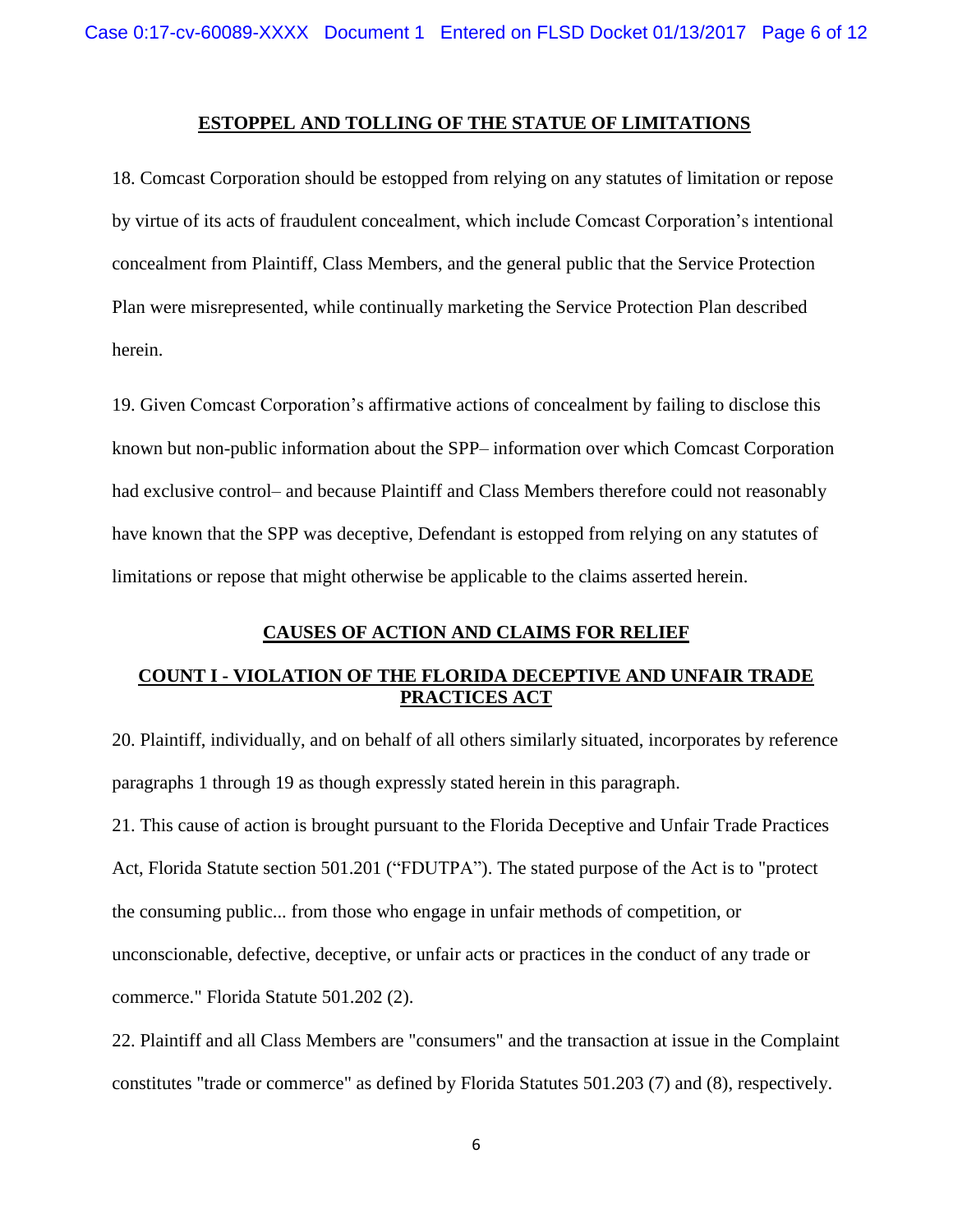23. Florida Statute 501.204 (1) declares unlawful "unfair methods of competition,

unconscionable acts or practices, and unfair or deceptive acts or practices in the conduct of any trade or commerce."

24. Consumers and the consuming public under FDUTPA include Florida residents and nonresidents of Florida.

25. In violation of FDUTPA, Comcast Corporation committed fraud, deception, false promises, misrepresentation, and the knowing concealment, suppression, or admission of material facts in its sale and marketing and/or advertisement of its SPP.

26. Comcast Corporation engaged in fraud, deception, false promise, misrepresentation, concealment, suppression, or omission of material facts in violation of FDUTPA in the following ways:

a. Defendant charged the Class Representative and Class Plaintiffs a fee for a SPP to cover repairs of wiring inside the home, when in fact, Comcast refused to cover all wiring inside the home of Class Plaintiff and Class Members.

b. Comcast Corporation deceived Class Representative and Class Members by misleading and/or deceiving them by materially representing services that it knew it would not provide.

c. Comcast Corporation committed fraud on the Class Representative and Class Members when it deceived them as to the SPP and inducing them to pay for services which were not covered.

d. Comcast Corporation engaged in false representation when it represented to the Class Representative and Class Members services that it knew would not be included in the SPP.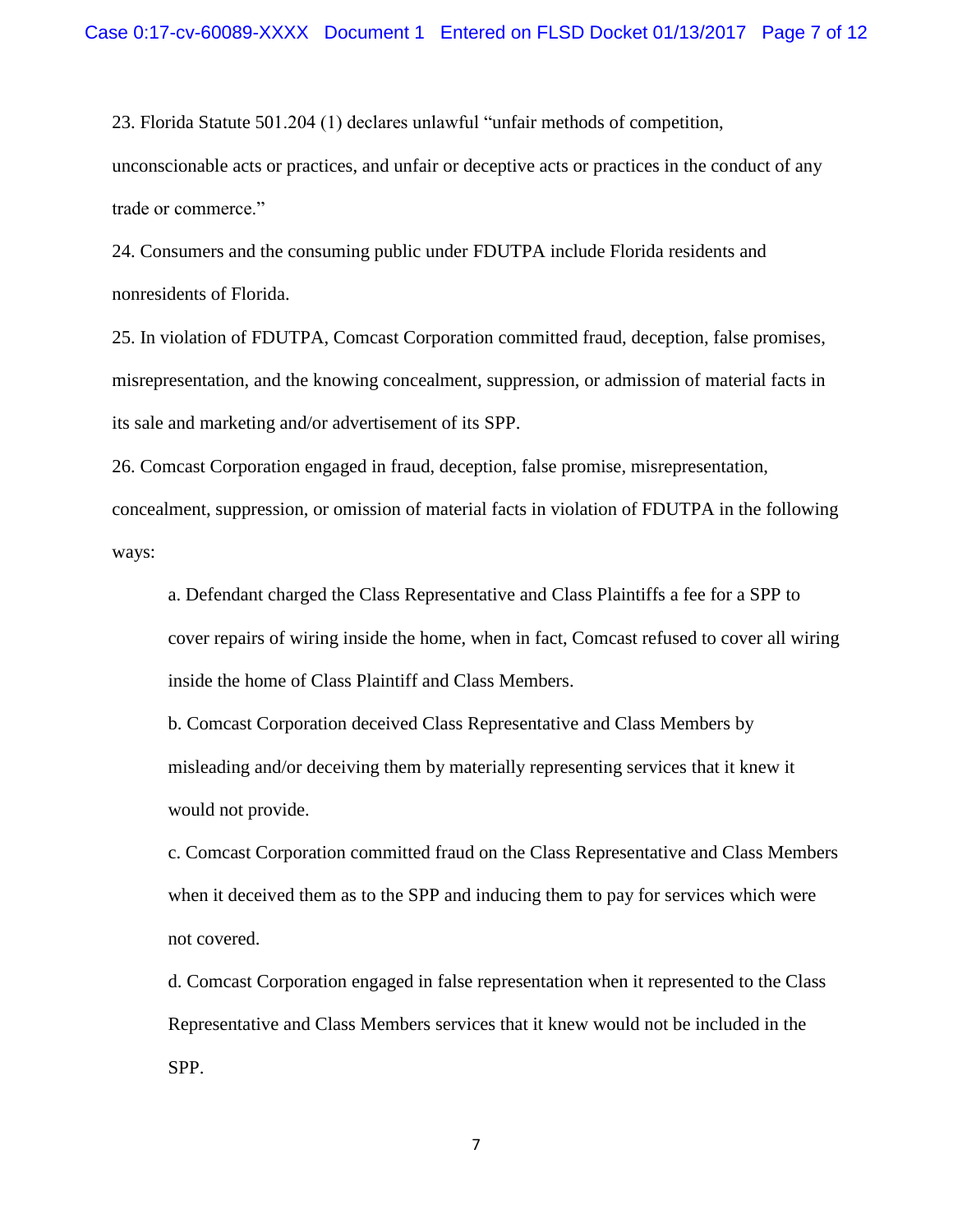e. Comcast Corporation falsely represented and deceived the Class Representative and Class Members by omitting the fact that it did not provide wiring for all repairs inside its consumers' homes.

27. Comcast Corporation engaged in the concealment, suppression, or omission of the aforementioned material facts with the intent that others, such as Plaintiff, Class Members, and/or the general public would rely upon the concealment, suppression, and omission of such material facts.

28. The material representations, practices, and omissions by the Defendant are likely to affect consumers' choice of and/or conduct regarding the purchase of the SPP. The issue is not whether Plaintiff and Class Members relied on the misrepresentations, practices, concealment, and omissions of the material facts, but whether the misrepresentations, practices, concealment, and omissions of the material facts were likely to deceive a consumer who wished to purchase a SPP in the state of Florida from acting reasonably in the same circumstances. Plaintiff and Class members need not prove individual reliance. Since proof of reliance is not necessary, issues relating to causation and damages will be common to Plaintiff and all Class Members. To the extent reliance is required by law, damages are sufficient sufficiently shown by the fact that Plaintiff and Class members purchased the SPP.

29. As a direct and proximate cause of the violation of FDUTPA, described herein, Plaintiff and Class Members have been injured in that they purchased the SPP based on non-disclosure of material facts alleged herein, including but not limited to, nondisclosure that Comcast Corporation would not provide services related to all inside wiring.

30. Comcast Corporation's unlawful conduct is continuing with no indication that Comcast Corporation's unlawful conduct will cease.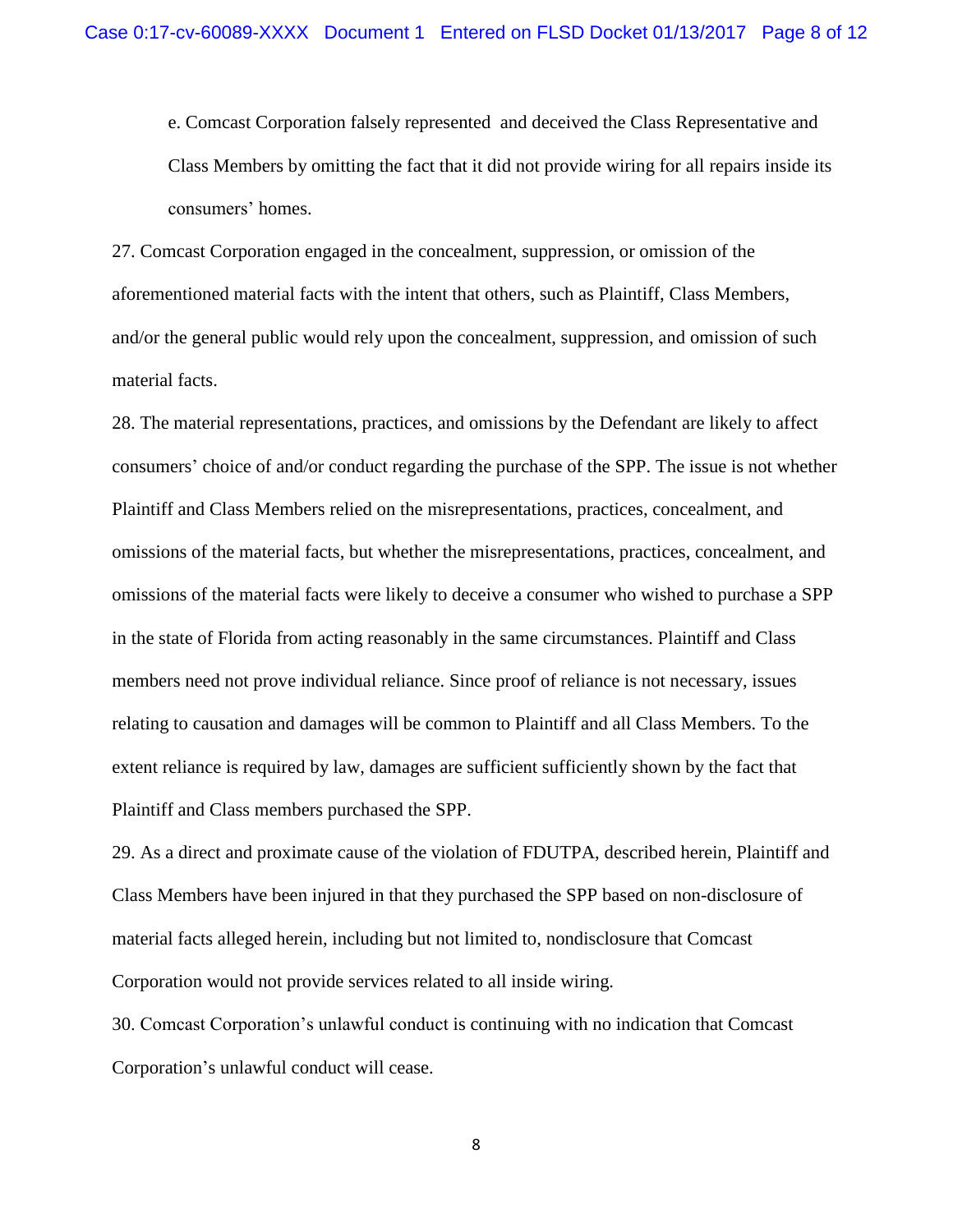31. Comcast Corporation's actions in connection with the sale and marketing of its SPP as set forth herein evidences a lack of good faith, honesty in fact, and observance of fair dealing so as to constitute unconscionable commercial practices, in violation of FDUTPA, Florida Statute 501.201, *et seq*.

32. Comcast Corporation acted willfully, knowingly, intentionally, unconscionably and with reckless indifference when it committed these acts of consumer fraud described herein.

33. Said acts and practices on the part of Comcast Corporation were and are illegal unlawful pursuant to Florida Statute 501.204.

34. As a direct and proximate result of Comcast Corporation's violations of FDUTPA, Plaintiff and Class Members have suffered damages, regardless of whether they had wiring inside their homes.

#### **COUNT II – WRONGFUL and/or UNJUST ENRICHMENT**

35. Plaintiff, individually, and on behalf of all others similarly situated, incorporate by reference paragraphs 1 through 19 as though expressly stated herein in this paragraph.

36. The unlawful acts of Comcast Corporation resulted in it being unjustly enriched by Plaintiff and Class Members who purchased the SPP.

37. In short, defendant's unfair and unlawful actions, as described herein, have enabled defendant to receive money and other benefits in violation of the law at the expense of the Plaintiff and Class Members.

38. As a result, Comcast Corporation has retained money which, in justice and equity, belongs to Plaintiff and Class Members. Comcast Corporation has been unjustly enriched and must return this unlawfully retained money to Plaintiff and Class Members. Further, Plaintiff, on behalf of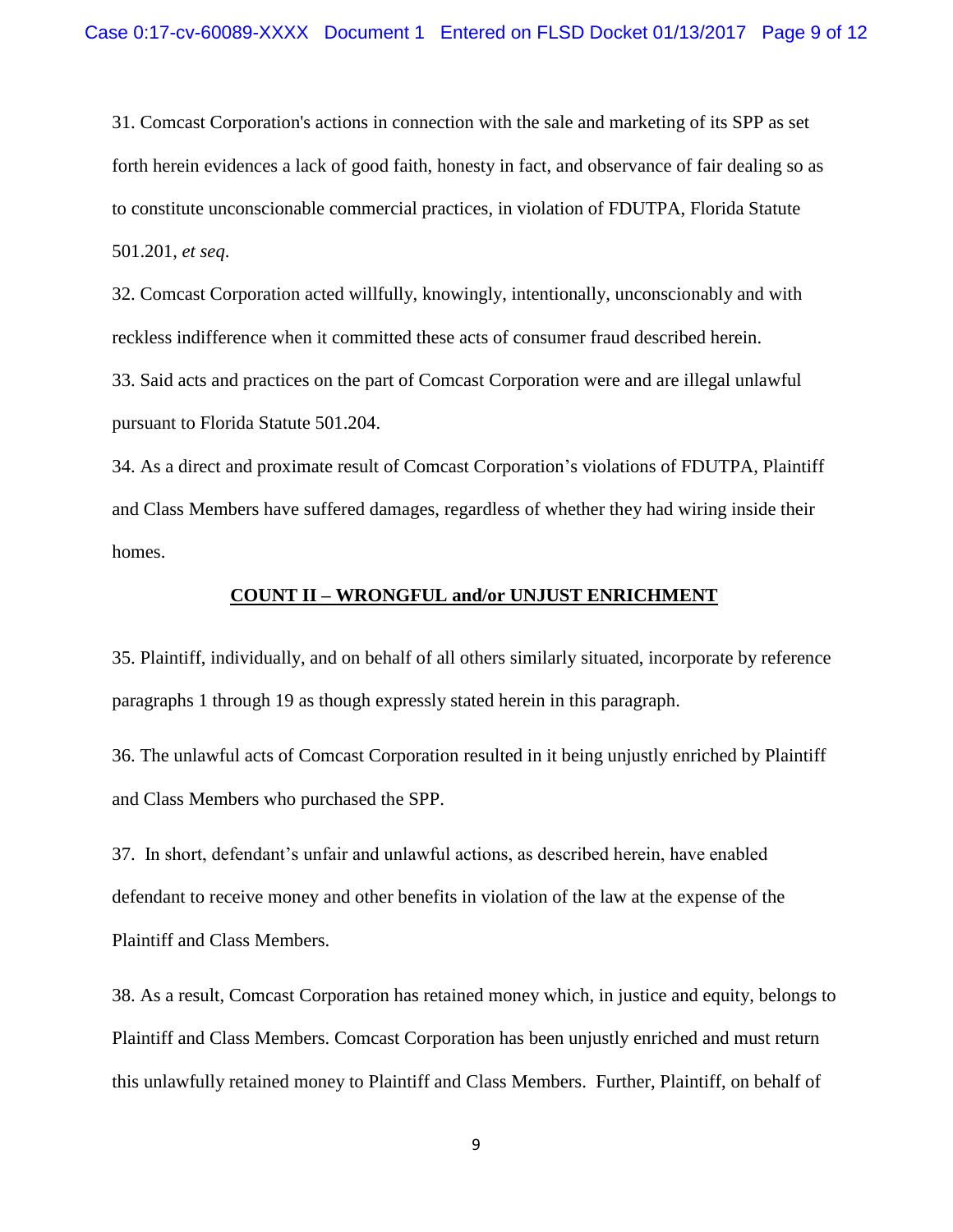himself, and the Class, demands judgment against Comcast Corporation for himself and each member of the Class, for the establishment of a common fund, plus attorney's fees, interest and costs.

### **COUNT III- DECLATORY RELIEF**

39. Plaintiff, individually, and on behalf of all others similarly situated, incorporate by reference paragraphs 1 through 19 as though expressly stated herein in this paragraph.

40. Comcast Corporation acted or refused to act on grounds that apply generally to the Plaintiff and Class Members, so that final injunctive relief or corresponding declaratory relief is appropriate respecting the Class as a whole within the meaning of Fed. R. Civ. P. 23.

41. The continuation of the SPP only causes further damage to the Plaintiff and Class Members and unsuspecting consumers.

42. Plaintiff seeks a declaration that: (a) defendant's current marketing of the SPP be enjoined and (b) that all future marketing of the SPP's of defendant be modified to reflect accurately what the service plan is and or provide inside wiring in all situations.

#### **PRAYER FOR RELIEF**

**WHEREFORE**, Plaintiff, on behalf of himself and Class Members, prays for a judgment against Comcast Corporation as follows:

- a. Enter an Order certifying this action to proceed as a class action, and naming Plaintiff as the representative for the Class and their counsel as counsel for the Class;
- b. Enter an award in favor of Plaintiff and the Class that includes compensatory, exemplary or punitive damages, treble damages, and statutory damages, including interest thereon, in an amount to be proven at trial;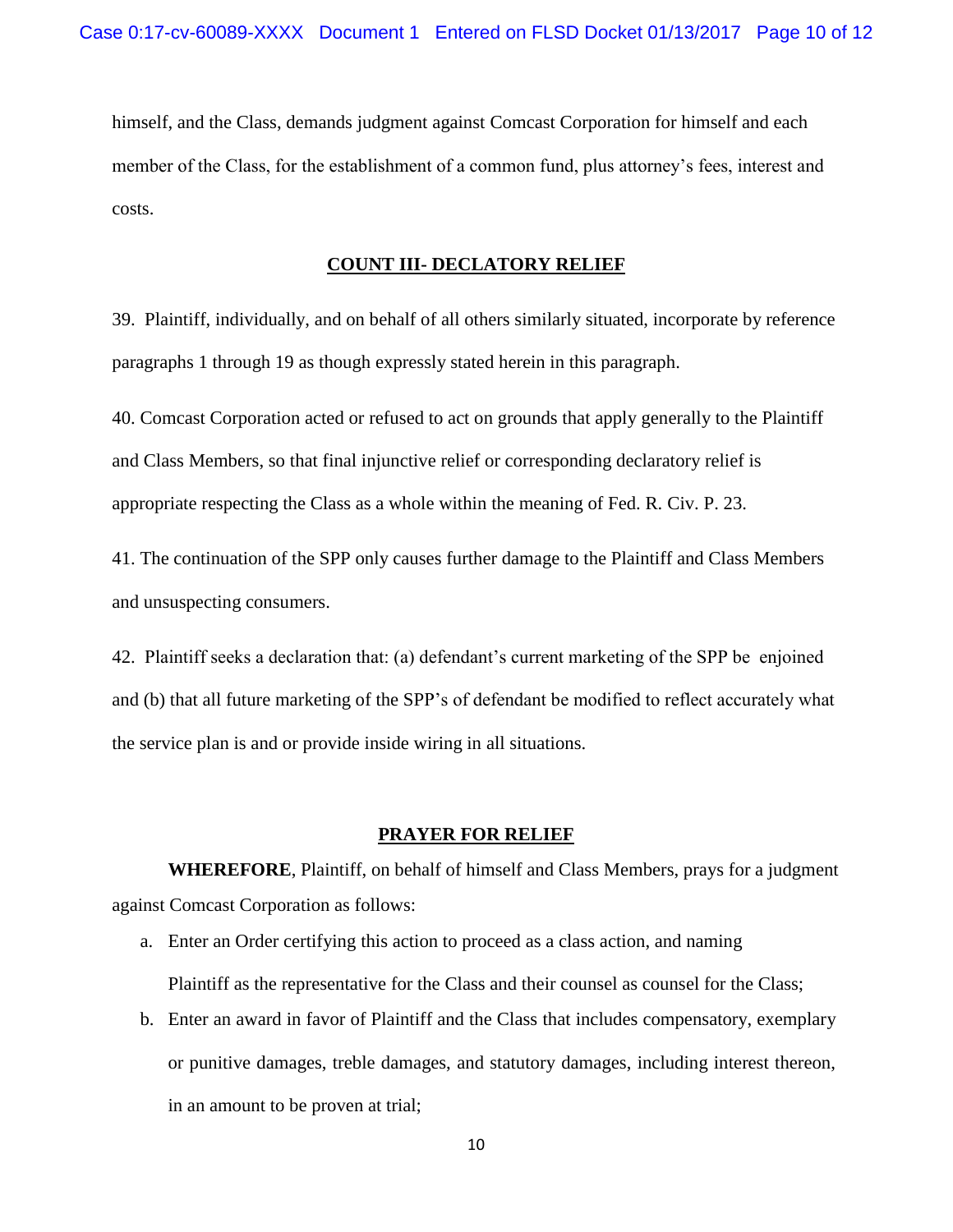- c. Enter an award in favor of Plaintiff and the Class for compensatory damages that includes reimbursement of the funds paid for the SPP, plus interest.
- d. Enter an Order enjoining Comcast Corporation from further deceptive advertising, and marketing, and sales practices with respect to the SPP.
- e. Declare that Defendant must disgorge, for the benefit of the Class, all or part of the illgotten profits it received from the sale of the SPP, or order Comcast Corporation to make full restitution to Plaintiff and Class Members.
- f. Enter an Order permanently enjoining Defendant from continuing to engage in the unlawful and inequitable conduct alleged herein;
- g. Granting Plaintiff and the Class Members all equitable remedies permitted by law against Comcast Corporation;
- h. Enter an award of attorneys' fees and costs, as allowed by law;
- i. Enter an award of pre-judgment and post-judgment interest, as provided by law;
- j. Grant Plaintiff and the Class Members leave to amend the Complaint to conform to the evidence produced at trial; and
- k. Grant such other relief against the Defendant as the Court may deem just and proper under the circumstances and applicable law.